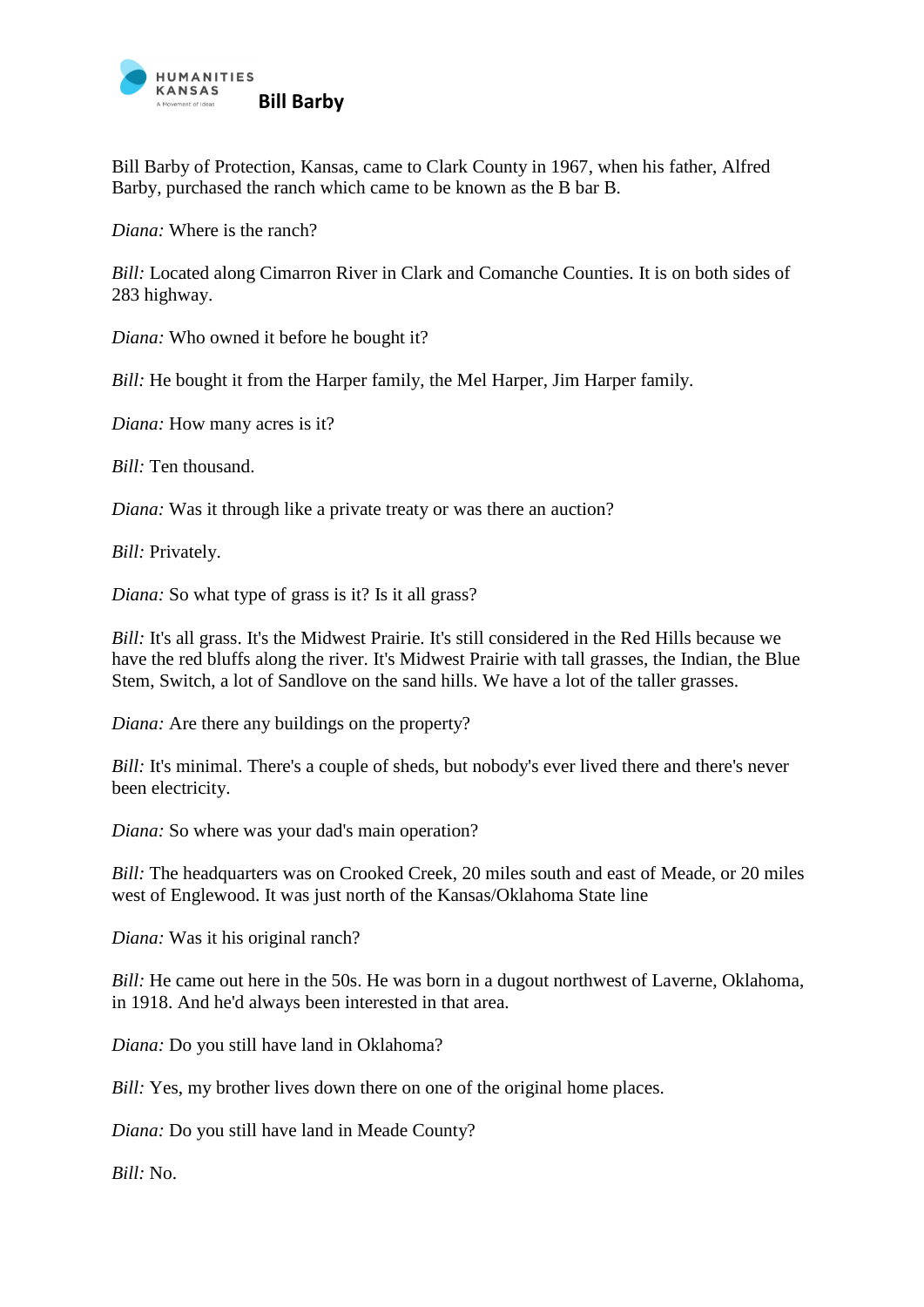

*Diana:* It's just the stuff in Oklahoma and in Clark County now?

*Bill:* Yes.

*Diana:* Have you had any other livestock besides cattle on your property here in Clark County?

*Bill:* No, it's just cattle. We've done cow/calf and then some stockers, but nothing besides cattle. One time, I can't remember the year, but Dad did bring some buffalo in here. He and his brother had a buffalo herd in Oklahoma and they had them there for years. Then they did some dividing up and Dad brought his share up here. I think it was 50 or 60 buffalo. Buffalo kind of go where buffalo want to go; we have great neighbors and it reached a point where they said enough was enough. So the buffalo left.

*Diana:* There's 10,000 acres. Is it broken down into different pastures?

*Bill:* Yes.

*Diana:* Was it in different pastures when you purchased it?

*Bill:* Yes. In different pastures. Primarily, there is the river-bottom ground along both sides of the river and then there's the sandhills. The previous owners had made that differentiation between the sandhills and the river, which was, you know, very necessary for grazing differences. And they've always operated it like that. Now, the number of pastures in some parts of it have increased and we increased the amount of water. Just typical improvements throughout the years.

*Diana:* So what kind of water sources do you have on the land?

*Bill:* Well, it was windmills for years and years, and now it's mostly solar.

*Diana:* So now, you and your brother own different parts of that now?

*Bill:* Yes, that's correct. The part that I own, I'm just about 100 percent solar. And he has some solar and still some windmills. Then the cattle, when they're in the river, they have access to that water. They prefer fresh water, if they have it. It doesn't have quite as much salinity to it as what the river water does, due to the salt cedar that grows along the river.

*Diana:* Is there usually some water in the river that they can get to?

*Bill:* Since the Starbuck wildfire in 2017, the river has grown ever since then. It shows us how much water the salt cedars and the cedar trees use. If left unchecked, they will eventually choke the river back off. For the lifetime that I knew of, it would go dry around the Fourth of July and come back around Thanksgiving. That hasn't been the case since the Starbuck wildfire.

*Diana:* OK, so which part of the ranch do you have?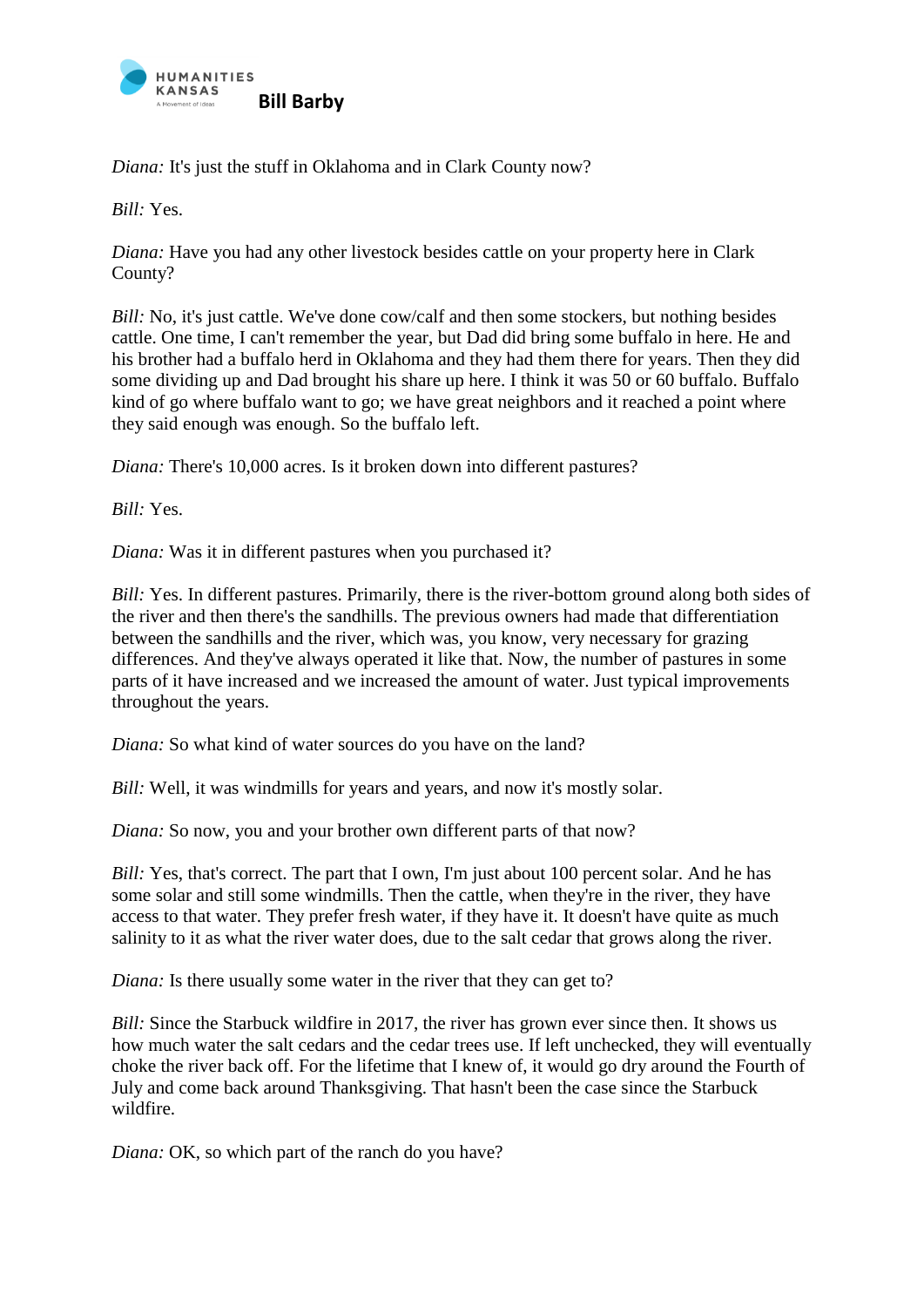

*Bill:* I'm on the eastern part that goes over into Comanche County. I'm about two thirds in Clark and one third in Comanche. Then my brother's part goes from there to the highway and goes west of the highway as well.

*Diana:* And do you each have about the same number of acres? On your part, do you graze cattle all the time on it, do you keep it stocked?

*Bill:* Yes, it's a year-round cow/calf operation

*Diana:* Do you have a certain breed that you prefer?

*Bill:* They're mainly Angus.

*Diana:* Are these cattle that you have been breeding for a long period of time? Or have you just started your cow/calf operation?

*Bill:* It's genetics that we've worked on to develop the kind of animal that's adapted to that country and doesn't require a lot of inputs.

*Diana:* Do you have more cows that you've had for a while or do you bring in heifers?

*Bill:* We raise our own heifers, so we're not bringing cattle in. We're just raising them and we keep the calves. We don't sell them in the fall. We keep them, and eventually, they're retained in a feed yard and finished out under a premium program.

*Diana:* When they're in the feed yard, do you retain ownership of them until they go to the packer?

*Bill:* Yes, we retain ownership. Right now, they're under a gap program, which is Global Animal Partnership, and they sell them to Whole Foods. That's where they go now. We get a premium for doing that, being all natural and the way that we handle them

*Diana:* You go to certain feed yards?

*Bill:* Yes.

*Diana:* In Kansas or Oklahoma?

*Bill:* In Oklahoma, the one feedyard that I primarily work with, that does the all-natural.

*Diana:* Do they have a nutritionist that...

*Bill:* Sure, they have a nutritionist and a veterinarian, and all the protocol.

*Diana:* When you do your cow/calf operation, do you have a certain type of a certain size of calf that you want your cows to have each year?

*Bill:* We calve later than some of the more traditional people. Rather than calving during the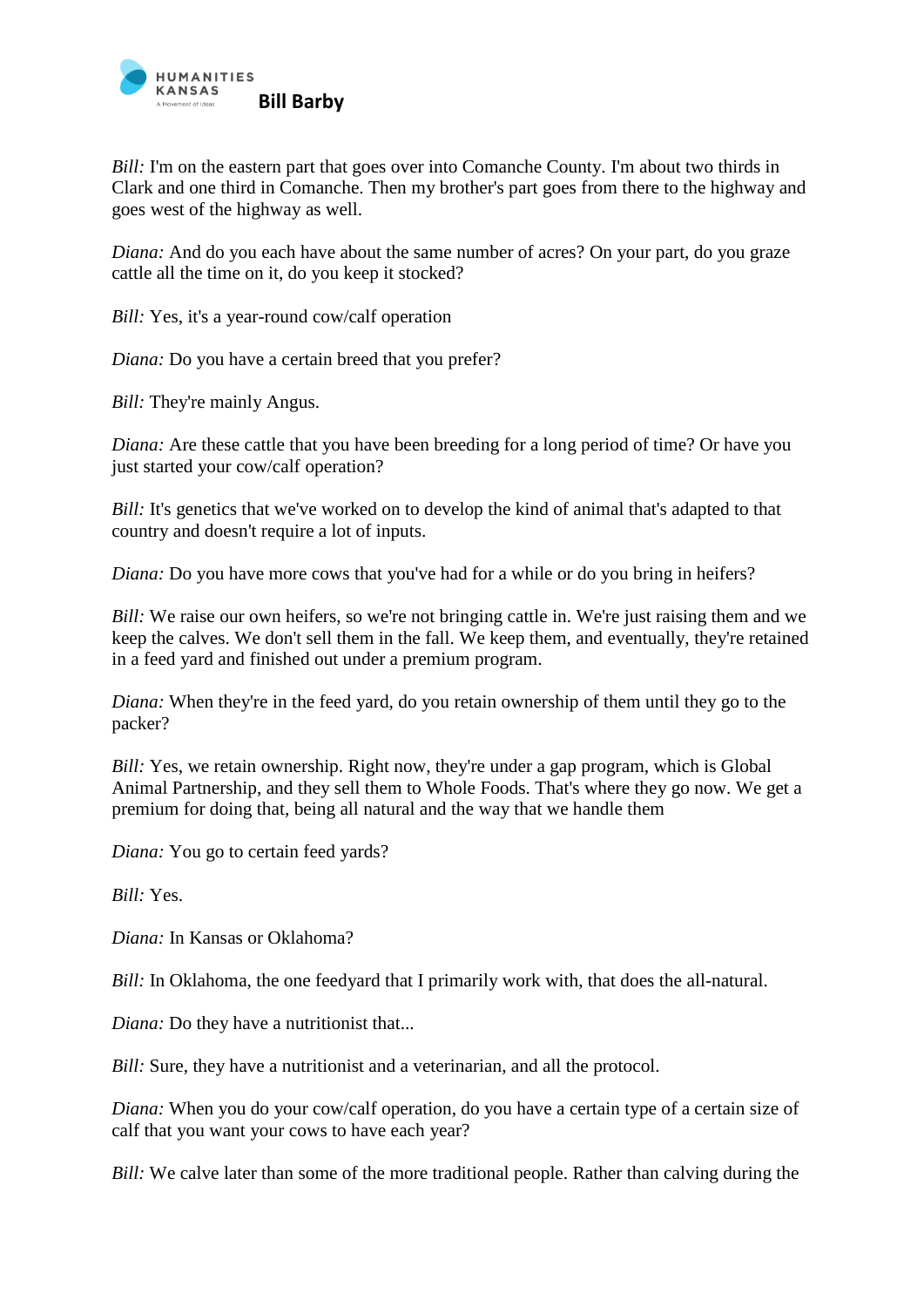

wintertime of January and February, we're calving in April and May, when they can be on green grass and in warm weather. The calves might be a little bit smaller in the fall, but we retain the ownership and go through the stocker phase before we go into the feed yard. So they get the growth. It's just a little different time frame than some more traditional-type operations.

*Diana:* On your cows, do you use A.I.?

*Bill:* We use A.I. some and we use some bulls.

*Diana:* Do you have a Black Angus?

*Bill:* Yes, we have Black Angus.

*Diana:* Is there a difference in the size and conformation of the cattle now from when you first started raising cattle?

*Bill:* Yes, we have a little bit smaller-framed animal that is more adapted to the grass and that can stay in good flesh year-round without requiring a lot of maintenance. So, they are a little bit smaller, but we still want them to be growthy as well.

*Diana:* Besides the grass, do you feed grain or hay or anything to them?

*Bill:* We try not to feed hay. We don't keep hay. And just due to the cost, we graze yearround and change to different paddocks frequently to give the cows fresh grass. We give them supplemental protein and energy in the time of the year that they require it.

*Diana:* When you go work your cattle, do you have to do a lot of doctoring or... because they're all pretty much homegrown, right?

*Bill:* Yeah. And therefore, we don't have very much sickness. Sometimes in the fall, when the temperature swings and gets so high from up in the 90s with a 40 to 50-degree swing, we'll get some respiratory problems in the calves before they're weaned. That's not all that common, but it does happen some.

*Diana:* The protein that you feed, is it a special formula since you're doing all natural? Is it something that makes sure that they continue all natural?

*Bill:* We buy it from Ashland Feed and Seed. They sell all-natural feeds. You can't have ionophores or antibiotics. That's the two things you can't have.

*Diana:* Do they mix a special formula for you?

*Bill:* No, it's just an across-the-counter feed. I mean, they make it there, but it's just what everybody else primarily buys, too.

*Diana:* Is it in a tub when you buy it?

*Bill:* They bring it out in a in a semi and put in our overhead bin and we drive a pickup with a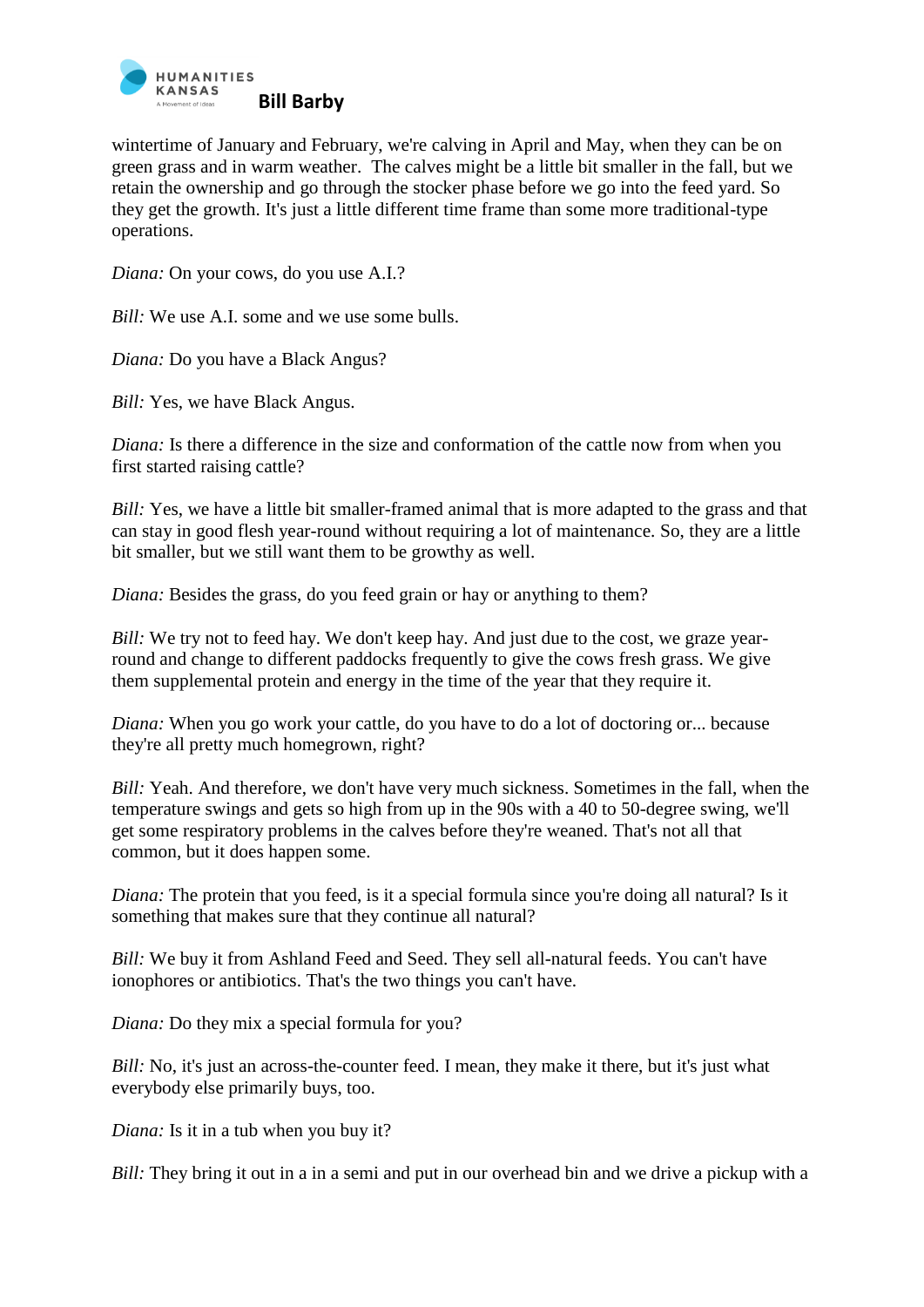

caker underneath that bin and then drive the pickup out to the cattle and give them the range cubes.

*Diana:* So about how many animals do you have in a pasture?

*Bill:* We try to keep them all in one pasture and that way we can rotate the cattle and give the grass the most rest. So we try to keep them all together. There are certain times of year we might have the heifers separate if they're breeding or calving.

*Diana:* About how many do you run a year?

*Bill:* Three hundred to 350. We go more by animal units, so it would be around 200 cows and then maybe another 50 to 70 heifers.

*Diana:* The cold weather that we just had, how did that affect the livestock?

*Bill:* Well, we certainly increased the amount of feed that they were getting. And, we're diligent to keep the water open so they could have access to fresh water. And since we weren't calving, we got along really well.

*Diana:* When you were younger, did you have a part in your dad's operation?

*Bill:* Yes, I grew up helping him and did every aspect of it from riding the horse at a very young age. I remember when I was like five years old, I fell off and broke my little finger. That was the first accident, not the last. I helped feed the cattle in the wintertime and it was just always a part of my life.

*Diana:* Did you have a caker when you were young?

*Bill:* Oh heavens no. We had 100-pound burlap sacks of cottonseed cake. They would bring it in in semi-loads and we'd stack it in the barn and stack it on the back of the pickups. It was really a lot of work.

*Diana:* Did they have the pull strings?

*Bill:* They had the pull strings, but not easy like the sacks. It was a little more complicated to get those old burlap sacks undone. And of course, they got you dirty from the first one you touched.

*Diana:* How many cattle did he run?

*Bill:* He ran a couple thousand cows at one time and then he kept their calves and went to wheat with some and then summer grass. He kept he kept the calves generally through the stocker phase as well, and sometimes in the feedlot.

*Diana*: Did he raise all his own or did he have an order buyer that he got some from?

*Bill:* He raised them. He started out like everyone, it seems like, being a Hereford guy. Then he transitioned over time, but he always raised his own.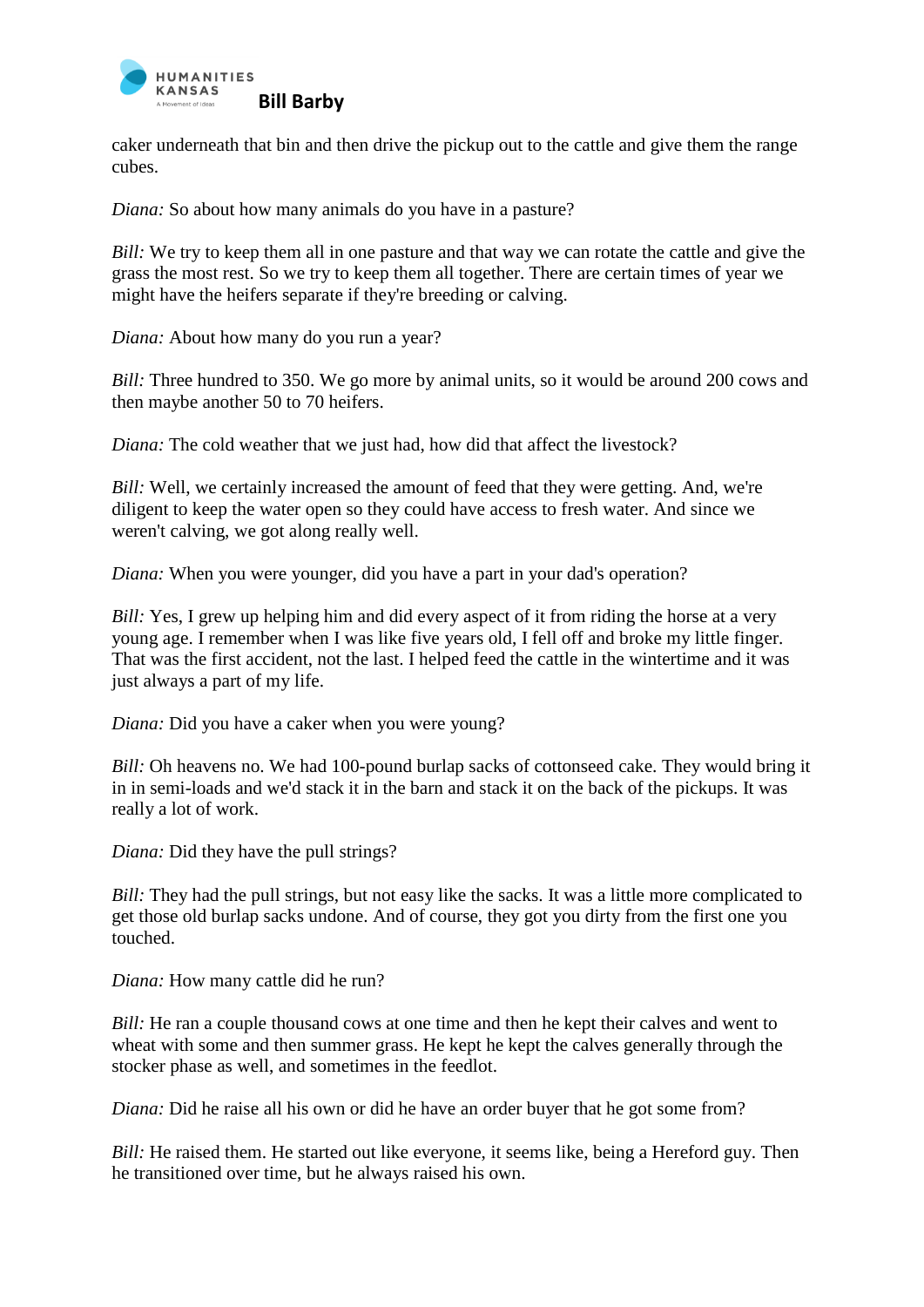

*Diana:* Did he have wheat pasture? Did he did he farm at all?

*Bill:* He farmed just a little bit, just enough to get me to where I hated it, but he didn't farm very much. He would lease wheat pasture from other people to put cows on.

*Diana:* So most of everything he had was pastureland.

*Bill:* Mostly pastureland.

*Diana:* So how did the pastureland here in Clark County differ from what he had Meade County, where the headquarters were?

*Bill:* Well, it's kind of like the difference from where the ranch is to just being out west of Ashland. We get into the short grass country that goes on through western Clark County and through Meade County. It is primarily buffalo, blue grama, very stout, strong grass with a lot of advantages to it. It just doesn't produce a lot of pounds of forage.

*Diana:* When you were younger, did you have to drive tractor? Was that one of the chores?

*Bill:* I remember driving a little open-top tractor with a one way, and I wasn't big enough to hardly turn the steering wheel. Since we were small farmers, we didn't have very nice equipment. So I learned to dislike it at a young age.

*Diana:* Do you have any equipment now?

*Bill:* I do not have a tractor now. We just have a skid steer to move dirt around tanks or a little bit of work like that, but just primarily everything's horseback with just a pickup and trailer.

*Diana:* Do you use four-wheeler?

*Bill:* Not much. I've got a side by side, and that's handy to check water and run around the pastures.

*Diana:* When you were younger, did your father trade work with other ranchers in the area when it was time to round up?

*Bill:* Yes. We were always trading help, it seemed to be mostly with family. We had a lot of family there in Oklahoma and we would trade with our ranches. It seemed like branding cattle was a 30-day process. You know, we might stop a little bit to get some work done at home. And of course, it was the highlight of the year. It was a lot of fun.

*Diana:* When they branded cattle, did they use a chute or did they rope and drag them?

*Bill:* Yeah, we never had a calf cradle. Growing up, we just got them down the old-fashioned way. And I think the roping is more humane on the cattle and a lot faster and easier on the men and cattle.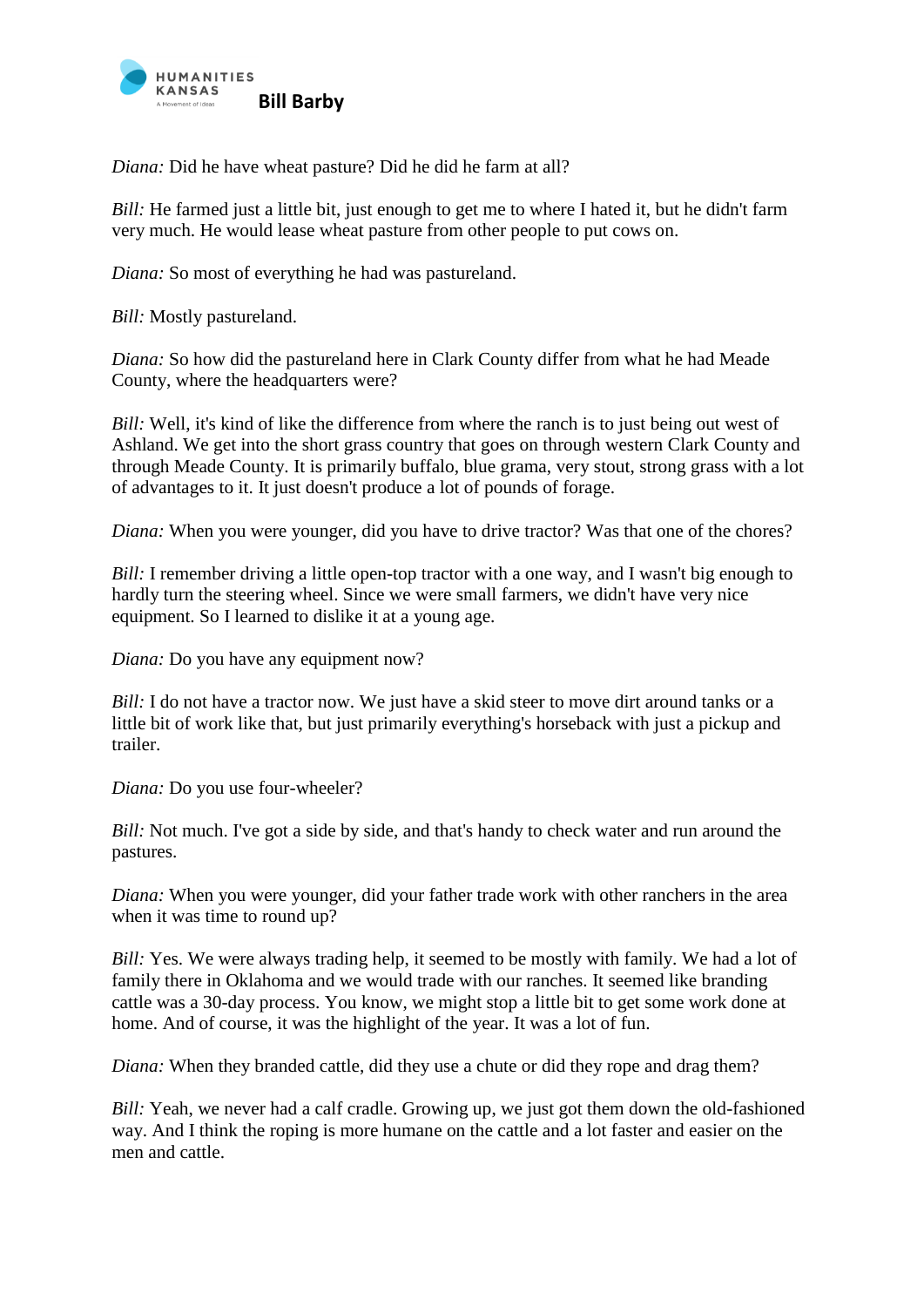

*Diana:* Did your roping skills get pretty good?

*Bill:* Well, they were better than they are now. When I was younger, they were certainly better.

*Diana:* When you were younger, did you get to do the roping or were you one of the people on the ground doing the branding?

*Bill:* Both. You took your turn at each.

*Diana:* When they branded, did they have a fire or did they use a propane tank?

*Bill:* When we started out, Dad would just dig the hole and put the wood in it and get the wood going and put the branding irons down in it. And that's just the way it was. Then as time went by, he had the propane and the branding heater that he could put the irons in. As we moved around from place to place, it was lots safer and a lot less likely to have a fire.

*Diana:* Do you still brand?

*Bill:* Yes.

*Diana:* Do you use propane, or do you use freeze branding?

*Bill:* We still use the propane when we brand the calves.

*Diana:* Do you have a certain area that you brand your cattle?

*Bill:* We brand on the left hip.

*Diana:* And what about ear tags?

*Bill:* We ear tag them as well, they have to have an individual identification.

*Diana:* When all the baby calves are born, they get an ear tag, then?

*Bill:* No. Their moms, know which one's theirs. We simply ear tag them when we brand them, and that's so that I can identify them.

*Diana:* And then when this calf is going on to the feedyard, do you have to send some record with it as to where it was born?

*Bill:* Yes, there's quite a little bit of paperwork that goes with it, in a natural program. So it's not an individual animal per say, but I do keep records of when the first and last calf is born and some other things.

*Diana:* Is it a computerized record system that you have or is it mainly the little red book in your pocket?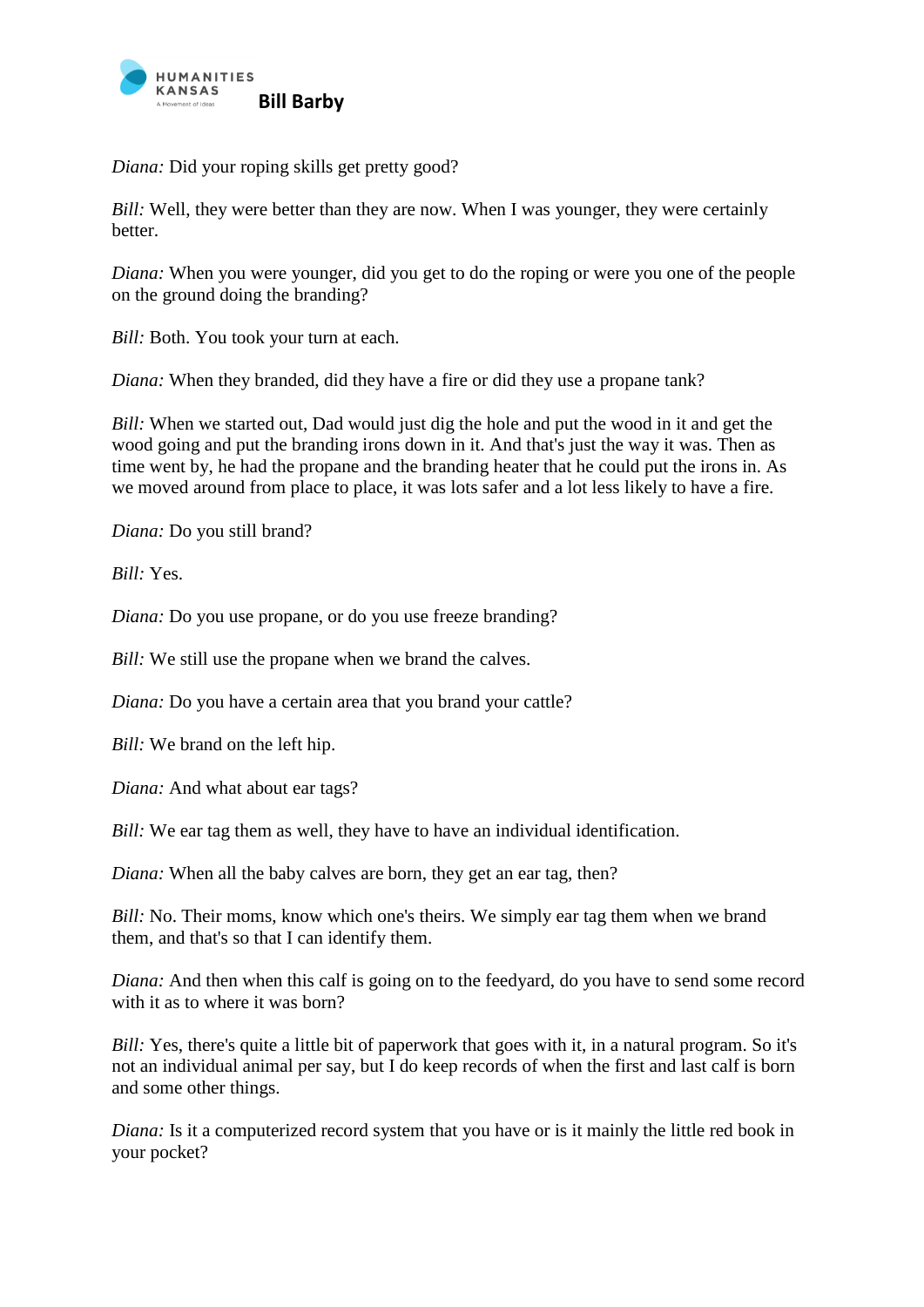

*Bill:* It is both. The little red book goes with me every day. And then we transfer the information that we need to.

*Diana:* OK, let's talk about horses. Did your family always have work horses, saddle horses?

*Bill:* Yes, and at one time we raised a lot of them. At some point, we got out of that, but we've always had horses and horses are an important part of the ranch work.

*Diana:* Do you have a certain type of horse?

*Bill:* They're all quarter horses.

*Diana:* Are they Palominos or...

*Bill:* I had a beautiful Palomino mare that when I was in high school and 4-H, that I showed and roped on. I got some colts out of her. But you know, my dad had this saying, "If you buy a horse for color, all you get is color". So, I guess that we just want a good horse. We don't worry about the color.

*Diana:* So that how many horses would you keep that were used for the ranching part?

*Bill:* I think we had around 25. There wouldn't have been too many mares. I mean, when they were younger, we would ride them and then later on, they might have some babies. But I just keep a few horses out there now.

*Diana:* Did you train those horses then?

*Bill:* Yeah, we would train them back then. I remember getting bucked off and my head being all bloody and my dad finding me. I remember him getting on that horse and wow, we didn't know he could ride like that! I didn't know she could buck like that, but it was quite a show. He won.

*Diana:* Did you have favorite horse names?

*Bill:* No. I remember my favorite horse's names, but I mean, they were just names.

*Diana:* What about dogs, did you have any pets?

*Bill:* Yeah, we used border collies on the ranch and of course, there were pets that stayed in the house. They were pretty spoiled, but they were good work dogs.

*Diana:* Did they do work? Were they used with the cattle?

*Bill:* Yes, they do work. Yeah, when I'm out there by myself, I can get a lot done. They can go and gather cattle and help move cattle. The cows respect them and so it works very well.

*Diana:* When you were younger, when you went out and check cattle, was it mostly done on horseback?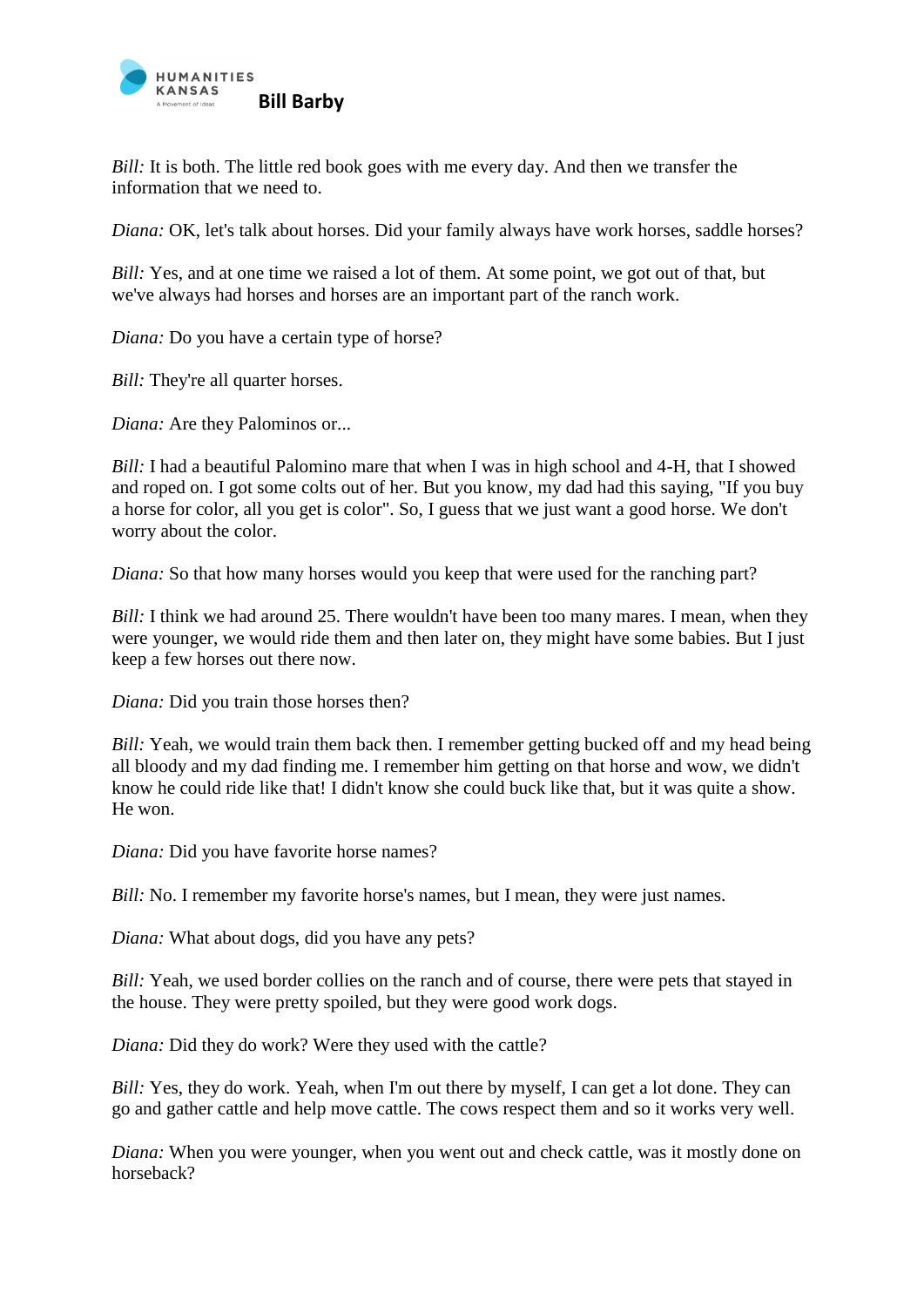

*Bill:* Yes, it was mostly done on horseback and we had dogs then. I've always had to have a cow dog of some kind.

*Diana:* Did he have any employees?

*Bill:* Yes, he always had employees. Some of the ranches that he wasn't at full time would have an employee, but he kept one at the home ranch as well.

*Diana:* And how were they paid? Was it just wages or was the house part of their wages?

*Bill:* I remember what he paid them back then when I was a kid, and of course, the house was just right across the driveway from Mom and Dad's house. We had a milk cow so they could have all the milk they wanted. Mom had chickens, so they got eggs and Mom made butter. I don't know if they made their own or she got that, but Dad always gave them beef. I think it was an unlimited supply, but they always had beef. But he paid them by the month, he wrote a check once a month. And I remember that check was like \$150 and I remember when it was \$200 and \$250. It wasn't much, and they always had a whole house full of children.

*Diana:* Did your mom have a garden?

*Bill:* A big garden.

*Diana:* Do you remember some of the things she grew?

*Bill:* She grew green beans and I was supposed to roto-till between the rows. And I remember when I couldn't tell the green beans from the weeds and I plowed up some of them, so I lost that job. Well, I tried to lose that job, but I think I got to pull the weeds after that.

*Diana:* So were the employees usually there a long time?

*Bill:* No, they didn't. We had some longtime employees on the ranch, but there was also a steady turnover from, I think it's from all the hard work and long hours.

*Diana:* Did they have their own horses?

*Bill:* Some had their own horses and some wouldn't. It would just depend.

*Diana:* Yeah. So now do you have employees?

*Bill:* I just have some guys who help me part-time.

*Diana:* When you need extra help?

*Bill:* Well, when we need extra help for cattle work. I just need help different times of the year. Maybe a little more frequently than I used to.

*Diana:* You mentioned the cedar trees on this grassland down there because it's close to water. Before the fire, were there a lot of cedar trees? And did you have a way to manage?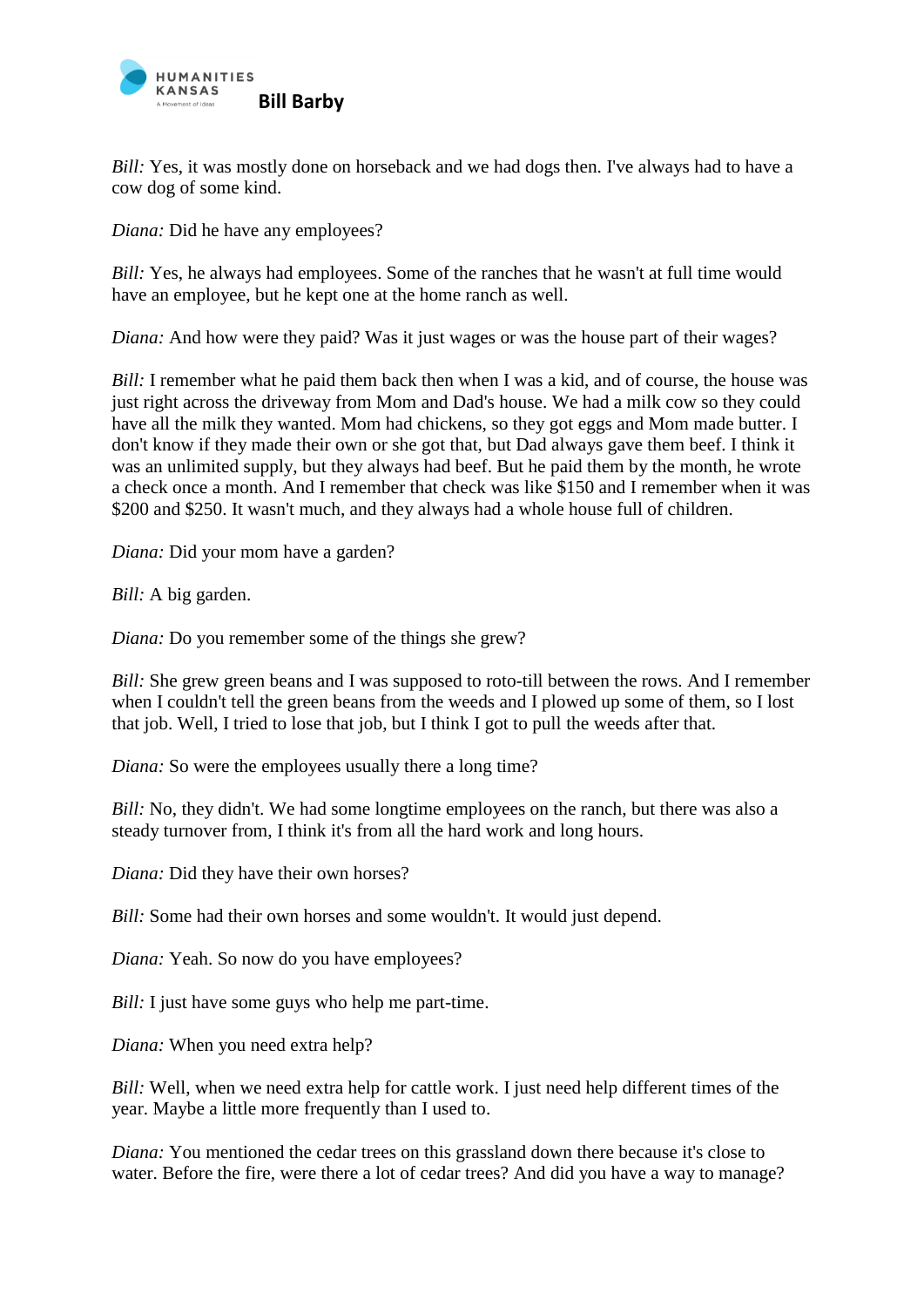

*Bill:* Yes, the property unfortunately became heavily infested with the eastern red cedar trees. In 2013, I mechanically cut the ones that were on my property, and there were thousands and thousands and it took months and months to cut them. And once we cut them off, then the little seedlings would come back that were already there. Then we started using prescribed fire to burn the pastures to kill those little cedar trees while they were little. We have them under control now, and we still periodically burn, a prescribed burn, to keep the woody species thinned out and keep the cedar trees from coming back.

*Diana:* What's involved in a prescribed burn?

*Bill:* In a prescribed burn there are a number of things. The number one thing is safety, and following the prescription that you set with the wind not over 16 miles an hour and humidity not below 20 percent. Then we want to have the wind direction in the direction that we have planned and properly made firebreaks are wide enough and free of any material like trees or tree limbs that could stay and burn, and then wide enough to be a safety margin to the edge of where the fire is. And then we mow that as well. So we go about being real safe when doing that.

*Diana:* Is there a certain time of the year when it's good to burn?

*Bill:* Well, when we first started out about six years ago and we had so much fuel that needed burned up from all the old trees and brush, we were doing springtime burns. And they were pretty ferocious. Now that we're matured and we're wanting to control more brush like sumac and sandhill plums and sand sage and things like that, having a summertime burn in July and August works really well because the carbohydrates are out into the leaves, and therefore we can impact the species that we designate a lot more. If you burn in the springtime, you might get rid of a portion of the plant, but the carbohydrates are in the roots, in the reserves, and so when springtime comes and the moisture comes, they just grow back.

*Diana:* So about how many acres do you plan to burn in one burn?

*Bill:* It'll vary from 500 to 1,000. It could be any number we picked. We just try to not make it so big that the fire line, the men, get too spread out or make it too long and they get too tired. We go pretty fast, but sometimes you get six or seven miles of fire line. That's enough for us.

*Diana:* So this is a group.

*Bill:* Yeah, it's really neighbors helping neighbors where it is. They belong to the, we call it, Cherokee strip, a prescribed burn association. They pay dues and we have annual meetings and we talk about what we're going to burn and talk about our equipment. We own some equipment that we've received on grants. We work with the State Prescribed Burn Association under their 501 3C umbrella. So it's really well organized.

*Diana:* You have a cooperation with the local fire departments?

*Bill:* We do. They're respectful, and we have written burn plans that we operate from and we try to give them that burn plan prior to burning, so they can look at it and talk about it and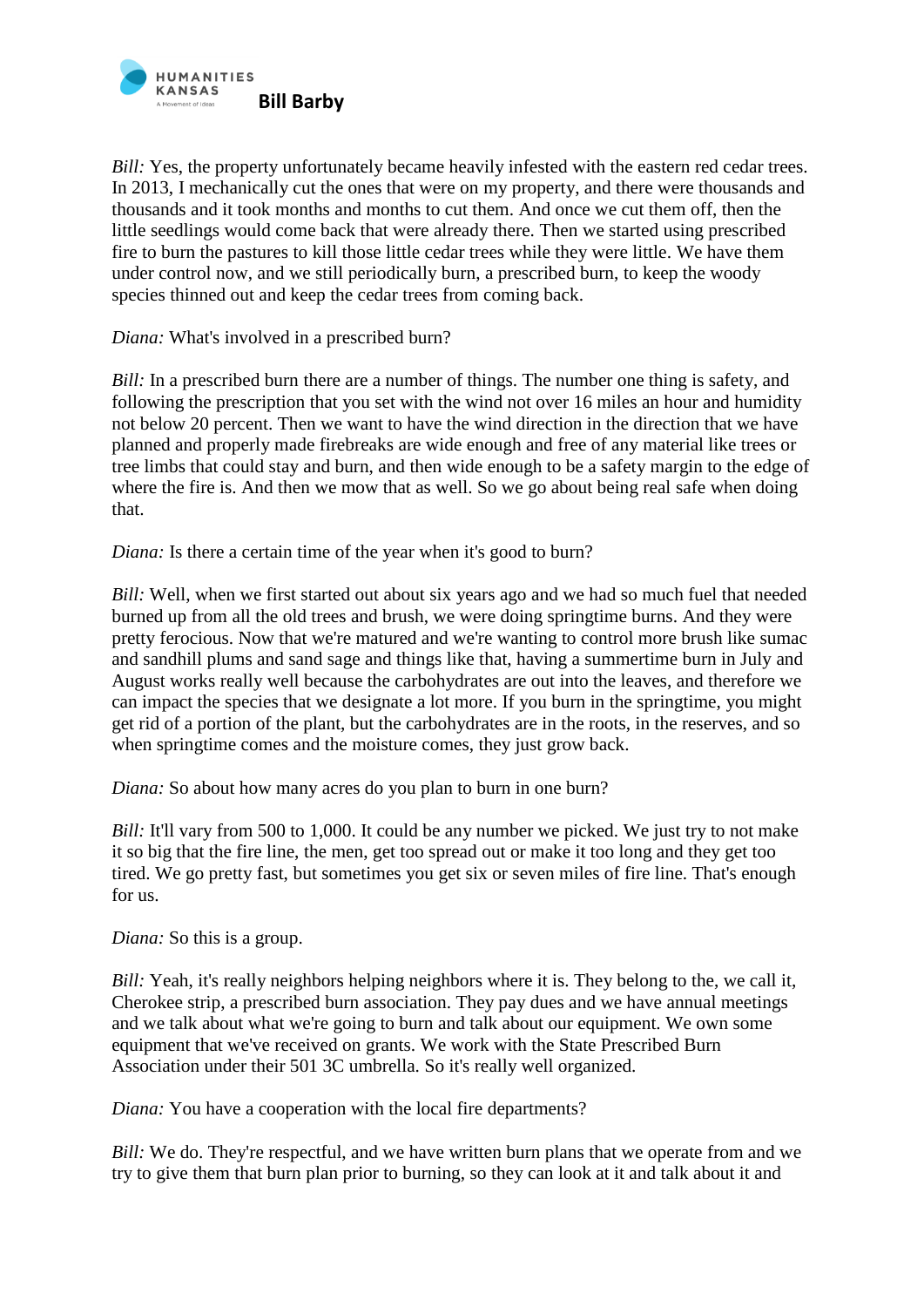

understand it. And they're welcome to come to our meeting and encouraged to do so. Previously, you know, they came out and looked at our property with us when we first started and were trying to trying to gain their cooperation. The cooperation's growing, our experience levels are growing and so far it's a win-win.

*Diana:* So about how many people are in the organization?

*Bill:* There's nine ranches involved currently.

*Diana:* Where do you keep the equipment? On the different ranches?

*Bill:* Most everybody, even if it's owned by the association, whoever is using it would house it and maintain it and preferably keep it undercover.

*Diana:* What type of equipment?

*Bill:* We have several slide-in pickup units, some of them are equipped to knock down a fire, meaning they have high capacity.

*Diana:* Is it like a tank? A water tank?

*Bill:* Yes, 250 or 300 gallons. Maybe some of them are even bigger.

*Diana:* With a generator?

*Bill:* They have a motor and a pump and there's some hose. They're something that you could slide in and out of a pickup. And there's some made for side by sides. A few people have fulltime designated fire units, whether it be a one-ton pick up or some of them have bigger trucks. So there's a variety of different units.

*Diana:* Is that because they're so far from like a department or something that they've got to take care of themselves?

*Bill:* Well, after the Starbuck wildfire, more people are thinking about the need to own them. But when you belong to a prescribed burn association, you know you need to contribute something. You know have to have some equipment or maintain some associations, and then you can show up and be ready to help because to do our burns we need our other members and for them to do theirs and then help back. It isn't something you can do on your own safely.

*Diana:* Do you try to accomplish it in a day?

*Bill:* Yes. Well, depending on the on the weather, but it'll be accomplished in a day and usually it doesn't take that long to get around the fire line and get it blacked in to where it's safe. And then somebody stays and monitors the fire until it goes out.

*Diana:* So, since the fire, have you had to do a lot of controlled burns?

*Bill:* We still do some, pretty much every year. Moving to the summertime burns is just a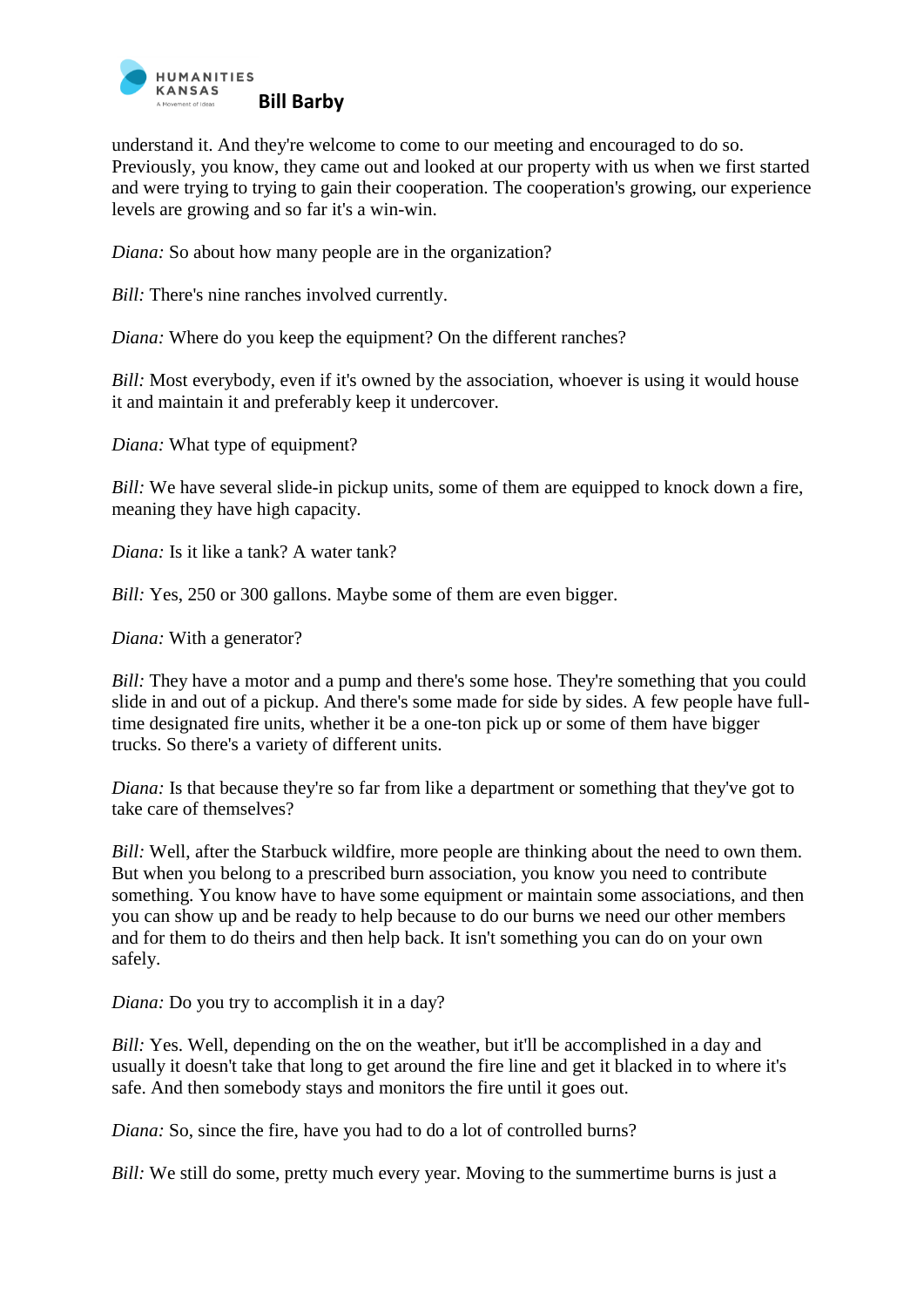

whole new level of burning. For the first couple of years, some of the members didn't have very much that needed burned because they got burned so heavily. But now people are going back and starting to burn on a regular basis.

*Diana:* Like some of the cedar trees or some of the other stuff starting to come back.

*Bill:* Well, I don't know about the cedar trees coming back, but they have other goals that they're trying to accomplish, whether it's some type of brush that they're wanting to control, or usually something along the brush line that they're trying to thin out and control.

*Diana:* Where your ranch is, is there tamarack on the river?

*Bill:* There is tamarack on the river and something called salt cedar and we have been doing some burning of that in the summertime in an effort to control the growth of it. It doesn't kill it, but it's hurting it and we'll see where that goes. But summertime is a good time to burn that.

*Diana:* Is tamarack a native plant or did it get brought in?

*Bill:* It's invasive. It got brought in back in the homestead days because it grew fast and gave them some shelter. Then the floods came and took it downstream. And here we are today infested with them.

*Diana:* There's a bunch, right?

*Bill:* Yes.

*Diana:* And the burning didn't really take care of it?

*Bill:* Amazingly, it went through that and it actually killed some of it, and it burned a lot of it off and thinned it out tremendously. It did things that we couldn't even dream of doing in a prescribed fire because of the intensity, the low humidity, the high wind speed, all the things. This wouldn't be safe for us to do. It was amazing what it did. But that silly stuff is coming back, getting bigger each year.

*Diana:* Let's talk a little bit about what the fire did in that area because like you said, it's mostly pasture land and it had the cedar and the tamarack and all that. Did it destroy all the pasture land there or...

*Bill:* It did as much harm as it did by burning up fences and people's homes and all the things they didn't want burned. It did a lot of good to the pasture land, as far as you know, removing some invasive species like the eastern red cedar that it killed. It doesn't come back unless a new seedling comes up. But it did even kill some grasses. It killed the crowns because it was so hot and it took a few years for those plant crowns to come back and that that made for some thinning of the grasses and allowed some undesirables to come in. But even though it did all that, it came back and filled in. If a person didn't overgraze and gave it some time to rest, it was very manageable. But it was a very intense fire.

*Diana:* So, the grass isn't quite back up to what it was before 2017.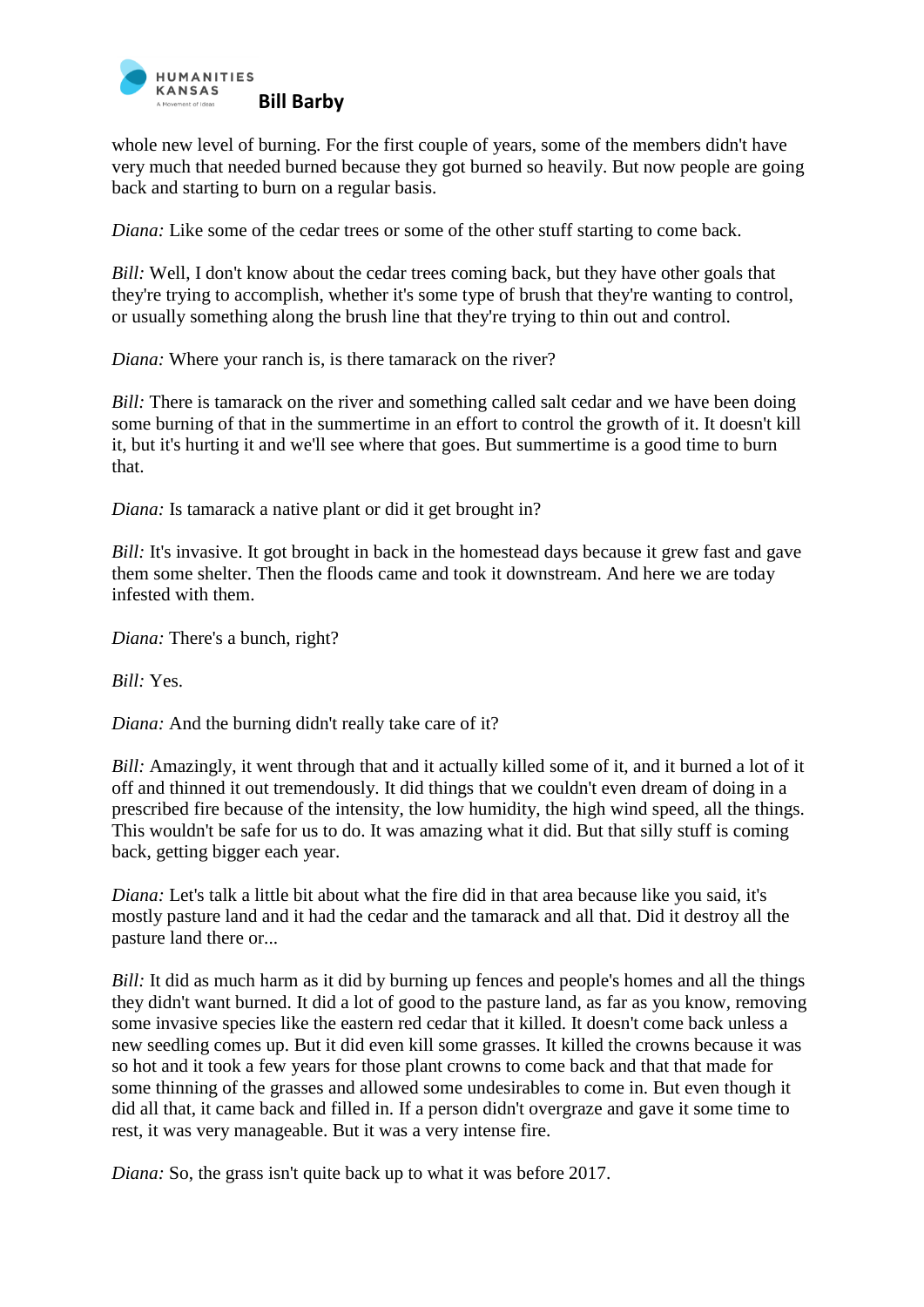

*Bill:* No, it's back. It's been back for a few years. It just took a couple of years for the plant crowns to spread the rhizomes that filled back and it just took a little bit of time. You could look out there and see some dead crowns now, if you look closely.

*Diana:* Did you lose cattle?

*Bill:* By the grace of God we didn't lose any cows, and we weren't calving when that happened.

*Diana:* What about fence? Did you lose all your fence?

*Bill:* We lost a lot of fence.

*Diana:* Did you have five wire before?

*Bill:* Yes, we had five wire before, and a lot of those were new. Some of that, the hedge corner posts had burned up. So, we went back with pipe. Why we didn't think of that years ago, but we didn't. Back then, we used all hedge posts, even for the line, so there would be hedge and some steel. So the hedge posts would be burned out. On fences like that, we had to put back in corners and replaced the wooden posts and then we were back in business.

*Diana:* Did you do it yourself or did you have fence builders come in?

*Bill:* Well, we did both. We took advantage of the generosity of the volunteers that came, and we built a lot of that ourselves. And when that played out, we could get the crews and we used crews as well.

*Diana:* Do you remember where they came from?

*Bill:* Of all the volunteers, still friends with a lot of them, and surprisingly, it will be a little bit less now, but I hear from them from time to time. We had neighbors that were out of the area that I'm friends with that came and volunteered and helped. And some of them would show up and stay a week. So everybody was very generous in every way.

*Diana:* Did you take advantage of the different programs that they had at the time, like Community Foundation and the ones for fencing through the government?

*Bill: Yes, both of those. Without the generosity of Ashland Community Foundation and with* the help of the State Cattlemen's Association, Kansas Livestock Association, we would have been able to have made up the difference between what the government assistance was and what our actual cost was. So it was very helpful. The donations from individuals to those organizations that were distributed out to the ranchers were amazing beyond anything I could have ever dreamed about. It was more.

*Diana:* They just showed up, some of the volunteers?

*Bill:* Yeah, it was amazing how many volunteers came in and the people sending supplies of every kind, from fencing supplies to hay to drinking water. People were so caring and loving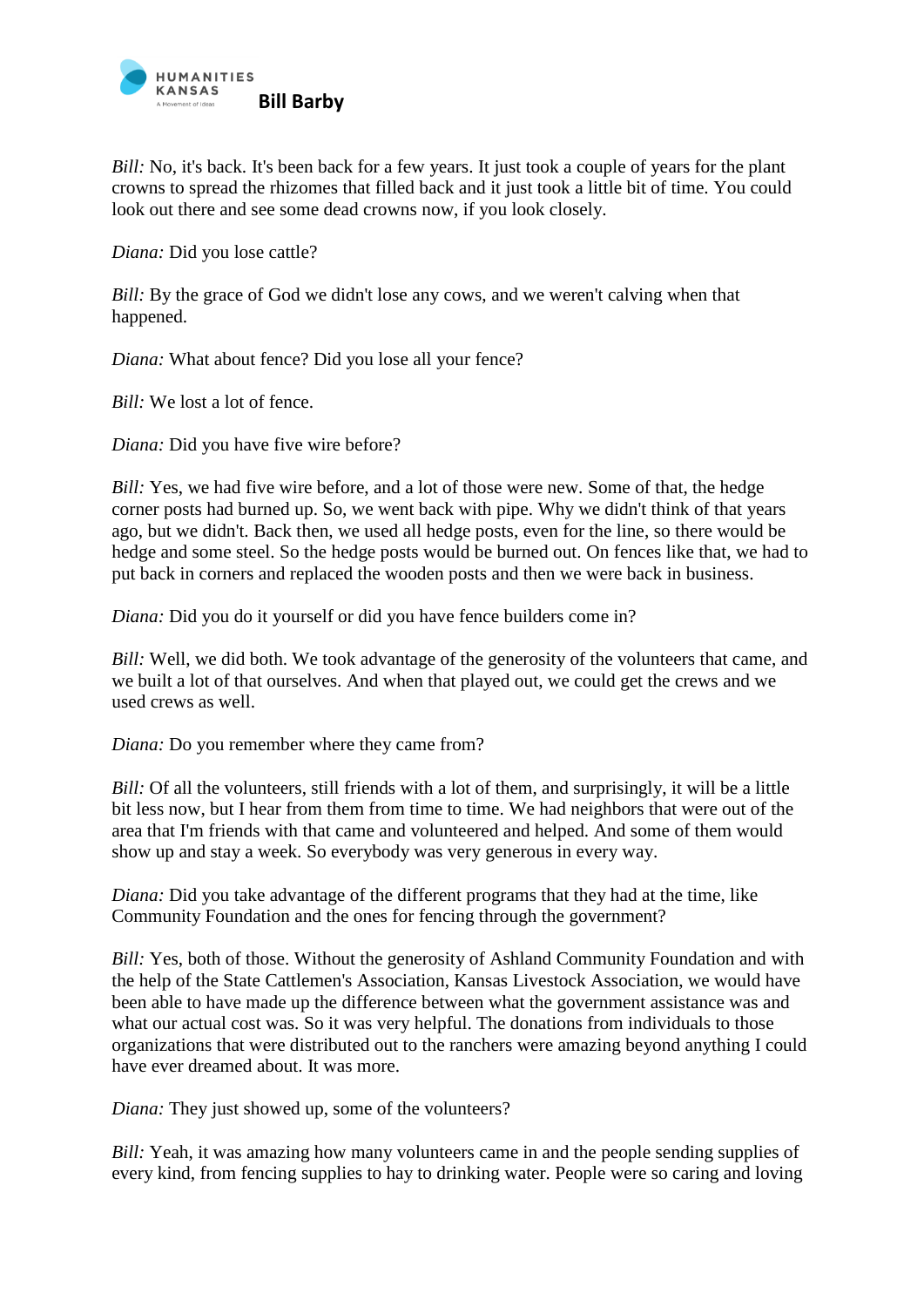

and generous. And this certainly played in our minds at helping other areas when they've had disasters. We're on Facebook with one of the groups called Wildfire Disaster and when something happens in another place, we'll see it. Oftentimes, we've sent some support that way, and it's made us just a lot more aware of people's needs.

*Diana:* When you were younger, do you remember any big fires?

*Bill:* I remember fighting a lot of wildfires growing up and we'd have an old pickup, the sprayer went on the oldest pickup. We'd use it to spray cattle with pesticides back in those days for flies. But we would fill it with water and we would go to those fires and we'd take those burlap sacks that we talked about that the cattle cake came in, and we'd wet those in a five-gallon bucket of water. We'd go out there and swing those, sometimes one in each hand and be putting out the fire with it. And that was just the common way. But everybody would show up. There'd be lots of people out there. It might be during the night time, but people were quick to respond, and it seemed like we were pretty successful. This was before we had organized fire departments out in the country.

*Diana:* Were they mostly lightning strikes?

*Bill:* Mostly lightning strikes. I remember one time coming home from working cattle and we could see all the different fires out there. And of course, we picked one and went to it. But sometimes there'd be several of them.

*Diana:* I know in the 60s they started a fire association for ranchers, and they could either pay so much or they could bring their own equipment. Do you know, if your dad was part of something like that?

*Bill:* I don't remember that. I probably had a lot more important things to think about back then, being a kid! But no, I don't remember that. But that's a great idea, whoever thought of it.

*Diana:* I can't remember how much they paid, and then that became the start of the county fire department.

*Bill:* That's interesting.

*Diana:* What about snowstorms?

*Bill:* Well, everybody remembers the snowstorm that came in March of '71 and was so bad for us.

*Diana:* Where were you?

*Bill:* I remember we got in an airplane in Meade, Kansas because we couldn't get to the ranch in Oklahoma down by Laverne. So they cleared the runway at Laverne and we flew down there and landed. We went to town and this one business got in a truckload of snowmobiles and we picked up a snowmobile. That's basically what I was in charge of for the next couple of weeks. I had a little sled. I think I could put eight or 10 bales on that thing and go out in the snow storms and find the cattle and feed them. And then they used helicopters and different things. But that was quite a battle down there, in that part of the country.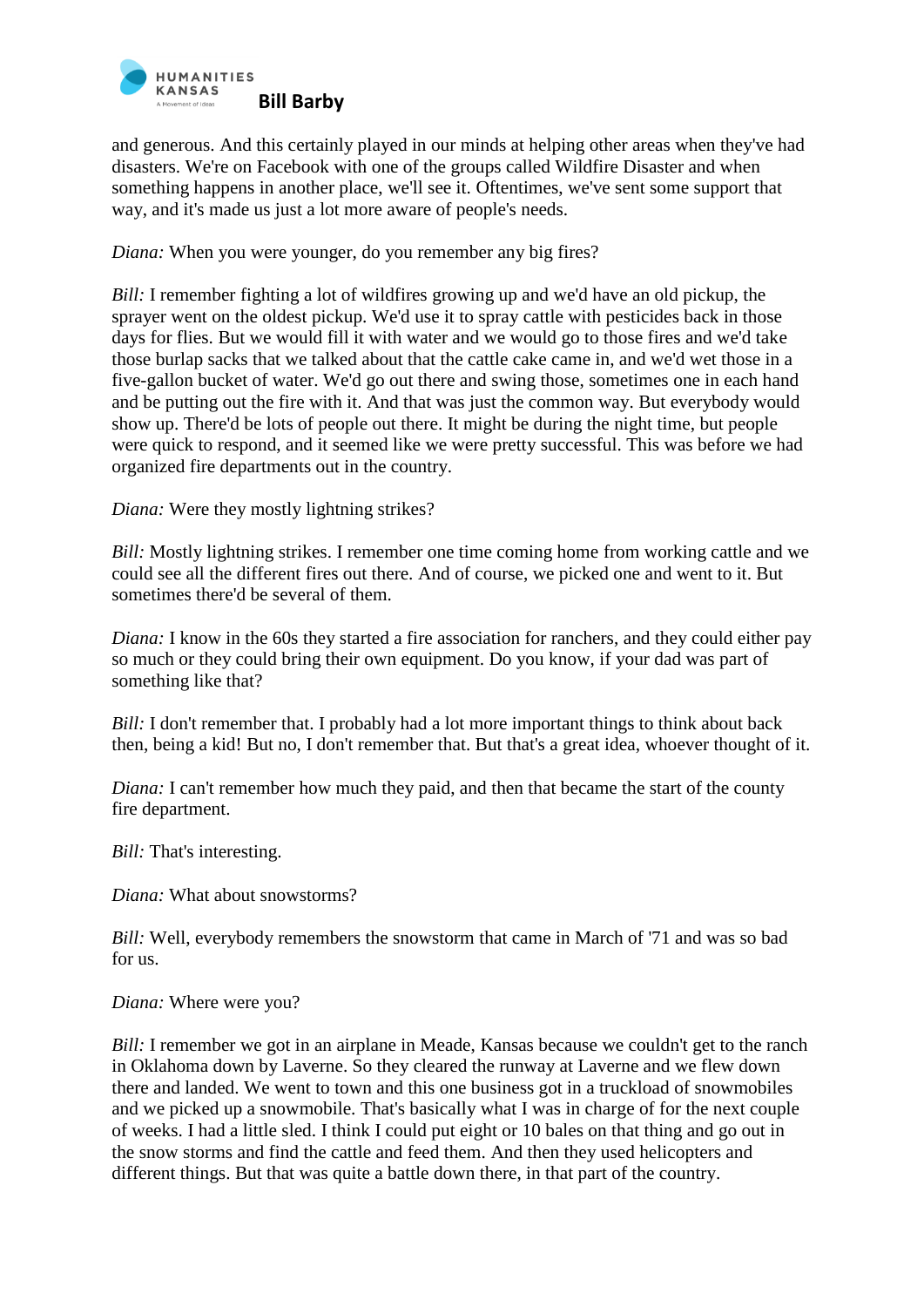

*Diana:* Did you have the helicopters drop off hay to your cattle?

*Bill:* Yes, it was the National Guard. But everybody had little square bales then. They would land out there and you'd carry them over and stack the helicopter full of it. Then somebody would go with them and show them where the cattle were. Then we used our tractors with what little... if they had a dozer blade. It was slow, hard going work. Tractors weren't big like we have nowadays, and it was difficult. We lost a lot of cattle back then.

*Diana:* So where's your ranch from Laverne?

*Bill:* North and west.

*Diana:* And so how many acres were there?

*Bill:* Well, back then, the ranch was 25,000 acres.

*Diana:* There in Oklahoma. So, you were in Meade.

*Bill:* South of Meade, then my uncle was north of Knowles on the Cimarron, and then they had that ranch at Laverne.

*Diana:* Did you lose electricity during that snowstorm?

*Bill:* Oh, I don't remember. I know we didn't go back and forth to home because I don't think we could. I don't even remember where I stayed. With some of the family, I suppose. I don't remember that part.

*Diana:* Do you know how many cattle that you fed?

*Bill:* No, and I don't remember the amount that we lost. I know it was considerable, but I really don't remember.

*Diana:* Did you take cattle or feed to different cattle in different areas?

*Bill: Yes, I would go to the little square bale pile of hay and fill my sled. I remember getting* stuck in the river and dumping the sled. And you know, it was quite an adventure, getting it done.

*Diana:* Did you have to go across a lot of big snowdrifts?

*Bill:* Yes, and sometimes the sled would tip over them and you have to go back and restack it. Somehow, amongst all that, still being in high school, I found some fun and maybe it was getting out of school. Or maybe it was just the fact of driving a snowmobile, but it was a lot of work along with the fun.

*Diana:* Did anyone go with you. Or were you always by yourself?

*Bill:* I think I was by myself.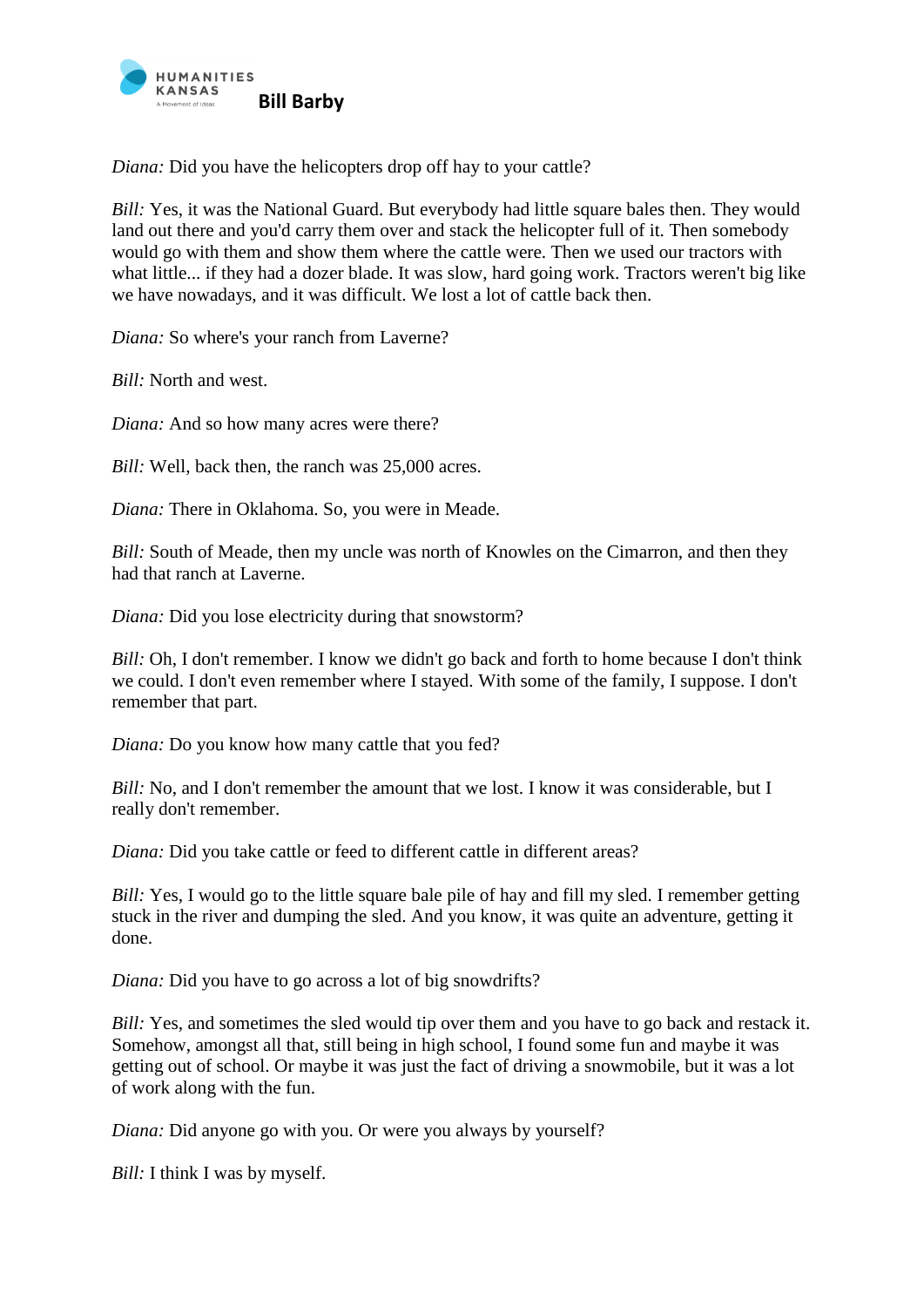

*Diana:* What about water? Was it hard to get the cattle to water during that snowstorm?

*Bill: Yeah, it was. They would be stranded in a little small area. Maybe, you know, behind a* plum bush, behind a hill, and they really couldn't venture out of that because the snow was so deep and the drifts were so deep. Yeah, it was. It was a real difficult problem.

*Diana:* How did it affect the horses?

*Bill:* I don't remember us doing anything with horses. It was so bad.

*Diana:* It was pretty deep. What about any other storms since then?

*Bill:* I remember some before that, as kids, it would drift up over the corral fence. We've always had our blizzards and snowstorms. Maybe everything is bigger when you're smaller, but I don't remember. The snowstorms always seem larger. Back then, it seemed like we had bigger drifts and they stayed on the ground longer than they do nowadays and were more frequent. Yes, it seemed like every winter we had them.

*Diana:* Did you get to go sledding or anything like that, or was it mostly having to do work?

*Bill:* No. I think we had a sled. So I'm sure we did some.

*Diana:* What about tornadoes? Do you ever see any or have damage from?

*Bill:* Mom and Dad's house got hit by one in the late 50s and it damaged almost every room. It was a large two-story ranch house and they had a large brick fireplace. It fell over onto the house and damaged almost every room. And then another time I had a ranch at Fort Supply and a tornado hit the house and it damaged several buildings and our home. And we were in the home; it was quite a scary deal.

*Diana:* Did they have to replace the two-story house?

*Bill:* They didn't replace it, but it damaged the roof and let water come in and it was a big deal repairing all that. And of course, they rebuilt that brick fireplace, but it did a lot of damage.

*Diana:* What about floods?

*Bill:* I remember I lived along the Beaver River there at Fort Supply, and they had this dike out there and I remember it had this cut in it so people could drive through. It didn't seem to matter much, but yeah, I remember when it flooded one time I had to go out there with a tractor and put that dike back in to keep the water... That dike was actually there to keep the water from coming up to the ranch house. We had like three houses there and barns, and it was to keep it. Without that dike all around the property, and if I wouldn't have filled the cut in, it would have flooded our homes and the barns.

*Diana:* Did it take a long time to repair it?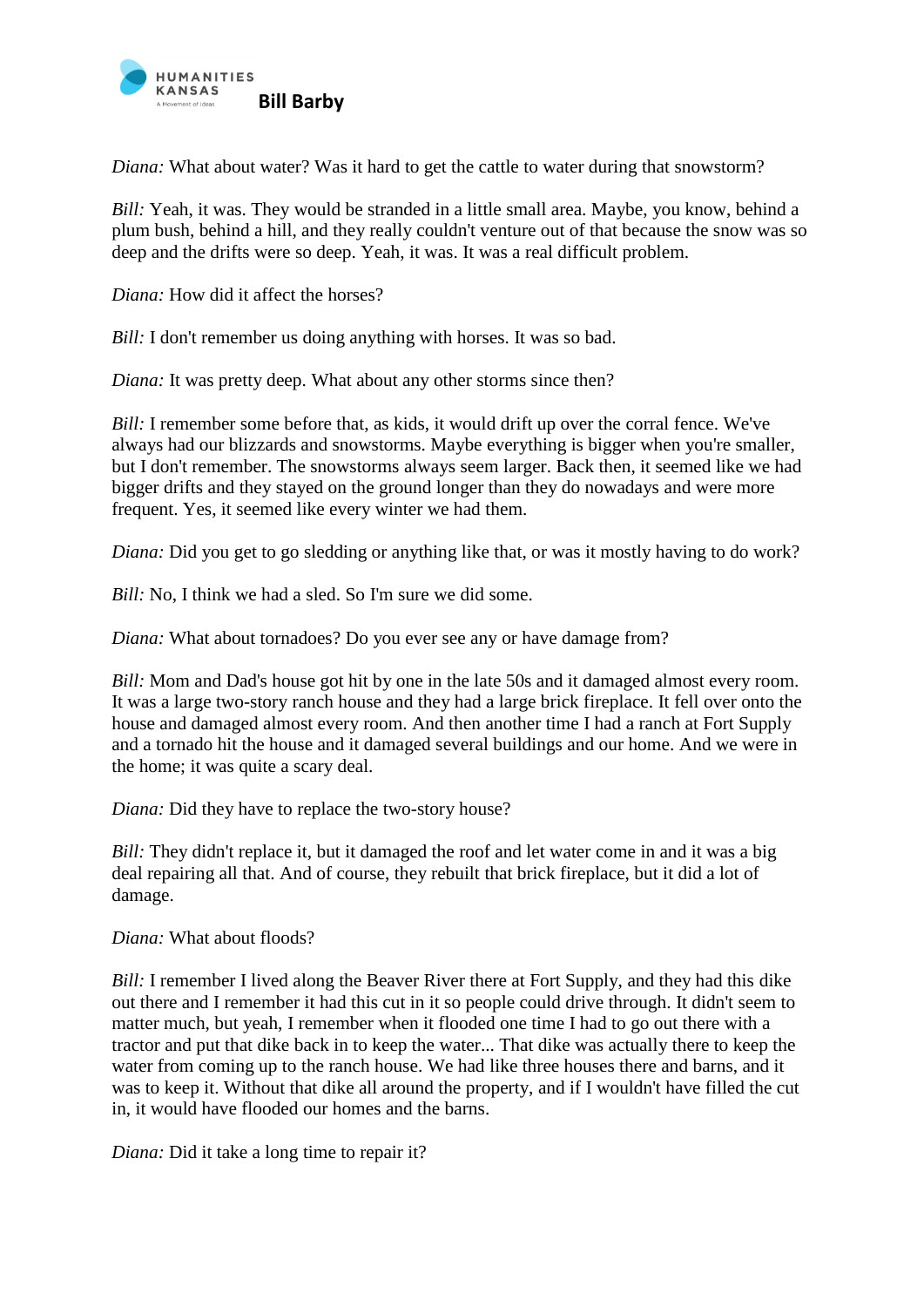

*Bill:* Oh, it was just sand, so it was just grabbing sand and trying to make it taller than the water.

*Diana:* Did you ever go into partnership with your dad or your brother?

*Bill:* Never did.

*Diana:* So you each had your own operation?

*Bill:* Yes.

*Diana:* So how has your current operation changed since you first started? Is it pretty much the same?

*Bill:* Well, I've been ranching for a long time, so it's taken changes over the years. I guess there's times it's been larger. At different times, I've been totally in the stocker business with less cows. Now I have cows and less stockers. So I guess it changes along that line.

*Diana:* And the way you keep records?

*Bill:* Oh yeah. Now we use a lot of spreadsheets and everything and we are a lot more hightech than we used to be. There's a lot available to us nowadays,

*Diana:* A lot of information that you can get online or going to seminars.

*Bill:* Yes, we access them every way, all the genetic information, there's just so much out there. There's a lot to keep up with.

*Diana:* Do you keep improving your genetics on your cattle?

*Bill:* Well, we certainly try to.

*Diana:* Do you have a plan to continue your operation? Do you have someone that's going to take your operation over?

*Bill:* Well, that's something that we're actually working on actively now. We have been for a few years, is starting to implement a succession plan. It's nothing that happens quickly, but we are working on it and it's still a work in progress.

*Diana:* Do you have lots of decisions that need to be made when you do a succession plan?

*Bill:* Yes, it's more complicated than meets the eye,

*Diana:* Because it involves everybody that's going to be in the whole succession plan. How do you think ranching has changed in the last hundred years?

*Bill:* Well, people have a lot more knowledge about conservation and about ecology and how things work. And it needs to be the soil first, and that takes care of the grass, and if you have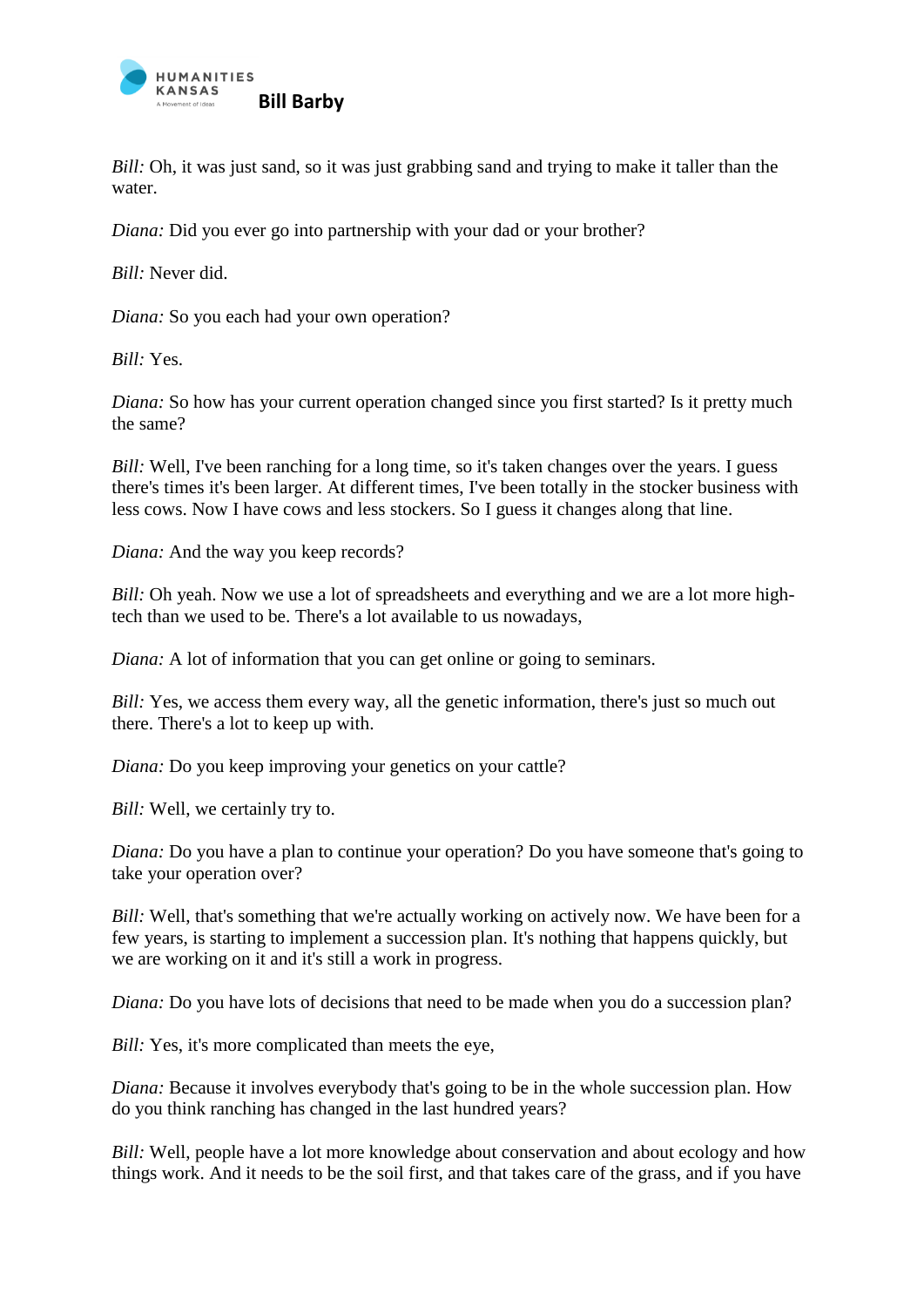

healthy soil and healthy grass, you have healthy cattle. So, the more astute rancher looks at it from that point, not just the fact that, the wealth's in the cattle, it's all about the cattle. It starts from the soil and goes up.

*Diana:* How is the cattle market entwined with the grain markets?

*Bill:* Well, there's the old saying that if grains are high, it'll eventually make the cattle high and cheap grain means cheap cattle. People would tend to think it's just the opposite, but it's really not. So, they're very intertwined.

*Diana:* So how do you think the pandemic impacted the cattle industry and agriculture?

*Bill:* It made people more aware of where their food comes from and a lot of people are wanting to have the ability to have their own food, like the meat anyway, processed and have larger supplies at home. So it hasn't been all-bad situation. It's definitely created some challenges along the way.

*Diana:* A lot of people have gone back to doing things the old-fashioned way.

*Bill:* Yes.

*Diana:* You've lived in several different communities and your folks did. How have you been involved in the different communities that you've been in?

*Bill:* Well, community is very important in being involved from the church level to the community activities and on different boards and part of organizations that affect you. I've always tried to be involved at whatever level that I had the opportunity to be, and it is important to help others and be involved.

*Diana:* Have you been on several boards?

*Bill:* Yes.

*Diana:* Like, give me an example.

*Bill:* Well, I think I'm on three or four currently, like the Kansas Grazing Lands Coalition, which would be a state organization for having healthy land and regenerative land management. And our Prescribed Burning Association, I'm one of the officers in that, the Cattlemen's Association. I'm on the local church board. And then there's some other state boards that I'm a part of, so there's different levels, but I try to stay involved at basically all levels.

*Diana:* The way that the boards meet now, has it kind of changed since 2020?

*Bill:* A year or so ago, we didn't know what Zoom was, but now everybody's pretty familiar with it and probably getting just a little bit tired of it.

*Diana:* Do you think meeting virtually it's going to be with us from now on?